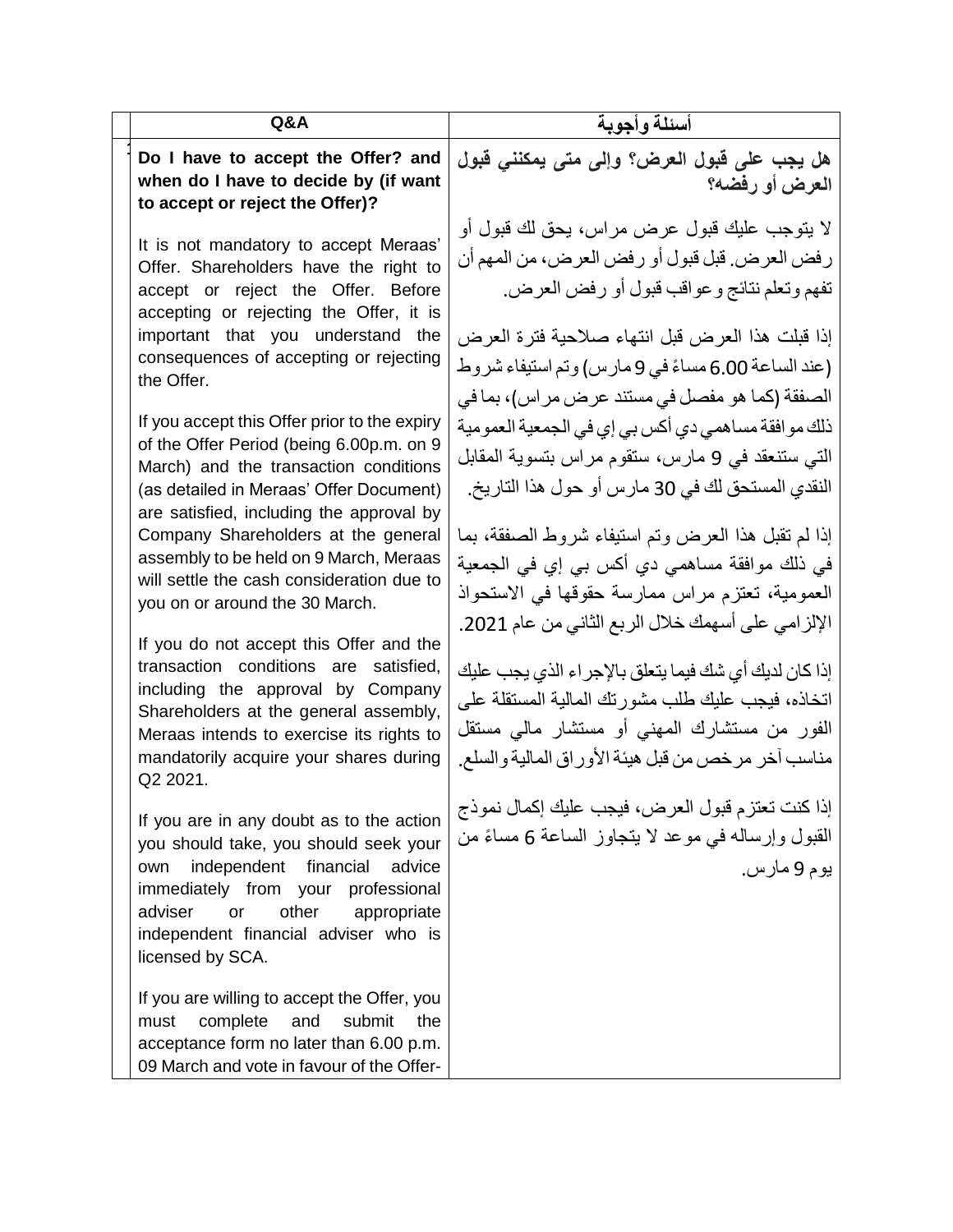| related resolutions at the<br>general<br>assembly on 09 March.                                                                                                                                                                                                                                                                                                                                         |                                                                                                                                                                                                                                                                                                                            |
|--------------------------------------------------------------------------------------------------------------------------------------------------------------------------------------------------------------------------------------------------------------------------------------------------------------------------------------------------------------------------------------------------------|----------------------------------------------------------------------------------------------------------------------------------------------------------------------------------------------------------------------------------------------------------------------------------------------------------------------------|
| Can I sell my shares in the market<br>now?<br>Yes, you can sell your shares in the<br>market. If you complete and submit an<br>acceptance form, but subsequently<br>transfer any or all of your shares before<br>9 March 2021, your acceptance form will<br>be deemed invalid and you will not<br>receive any cash consideration from<br>Meraas in relation to your shares in<br>respect of the Offer. | هل يمكنني بيع أسهمي في السوق الآن؟<br>نعم، يمكنك بيع أسهم في السوق. إذا قمت باستكمال وتقديم<br>نموذج قبول ولكنك قمت بعد ذلك بتحويل أو التنازل عن<br>أي من أسهمك أو جميعها إلى ما قبل 9 مارس 2021،<br>فسيتم اعتبار نموذج القبول الخاص بك غير ساري ولن<br>تتلقى أي مقابل نقدي من مراس فيما يتعلق بأسهمك فيما<br>يتعلق بالعرض |
| Do I have to attend the general<br>assembly meeting of 9 March?                                                                                                                                                                                                                                                                                                                                        | هل يجب عل <i>ى</i> حضور اجتماع الجمعية العمومية في 9<br>مارس؟                                                                                                                                                                                                                                                              |
| We strongly recommend that you attend<br>the general assembly meeting and<br>exercise your legal rights as a<br>shareholder to vote your shares in the<br>manner that you believe will achieve<br>your best investment interest.                                                                                                                                                                       | نوصبي بشدة بحضور اجتماع الجمعية العمومية<br>والتصـّويت بـالطريقة التي تعتقد أنـها ستحقق أفضل<br>مصلحة استثمارية لك<br>مصلحة استثمار بة لك<br>يمكنك الحضور افتراضياً و التصويت إلكترونيًا عبر<br>بوابة التصويت الإلكتروني لسوق دبي المالي.                                                                                  |
| You must attend virtually and vote<br>electronically via the DFM's e-voting<br>portal. Please refer to the below link to<br>get further details on how you can<br>register to attend and vote at the general<br>assembly remotely                                                                                                                                                                      | ر ابط الجمعية العمومية :<br>https://www.dxbentertainments.com/inv<br>estor-relations/general-assembly-<br>/meeting-9th-march-2021                                                                                                                                                                                          |
| Link:<br>GA<br>https://www.dxbentertainments.com/inv<br>estor-relations/general-assembly-<br>meeting-9th-march-2021/                                                                                                                                                                                                                                                                                   |                                                                                                                                                                                                                                                                                                                            |
| What happens if the resolutions of<br>the<br>general<br>assembly<br>are<br>not<br>approved<br>Company's<br>by                                                                                                                                                                                                                                                                                          | ماذا يحدث إذا لم يتم قبول قرارات الجمعية العمومية من<br>قبل مساهمي دي أكس بي إي؟                                                                                                                                                                                                                                           |
| shareholders?                                                                                                                                                                                                                                                                                                                                                                                          | في حالة عدم موافقة المساهمين على القرارات اللازمة<br>لتنفيذ العرض في اجتماع الجمعية العمومية بتاريخ 9                                                                                                                                                                                                                      |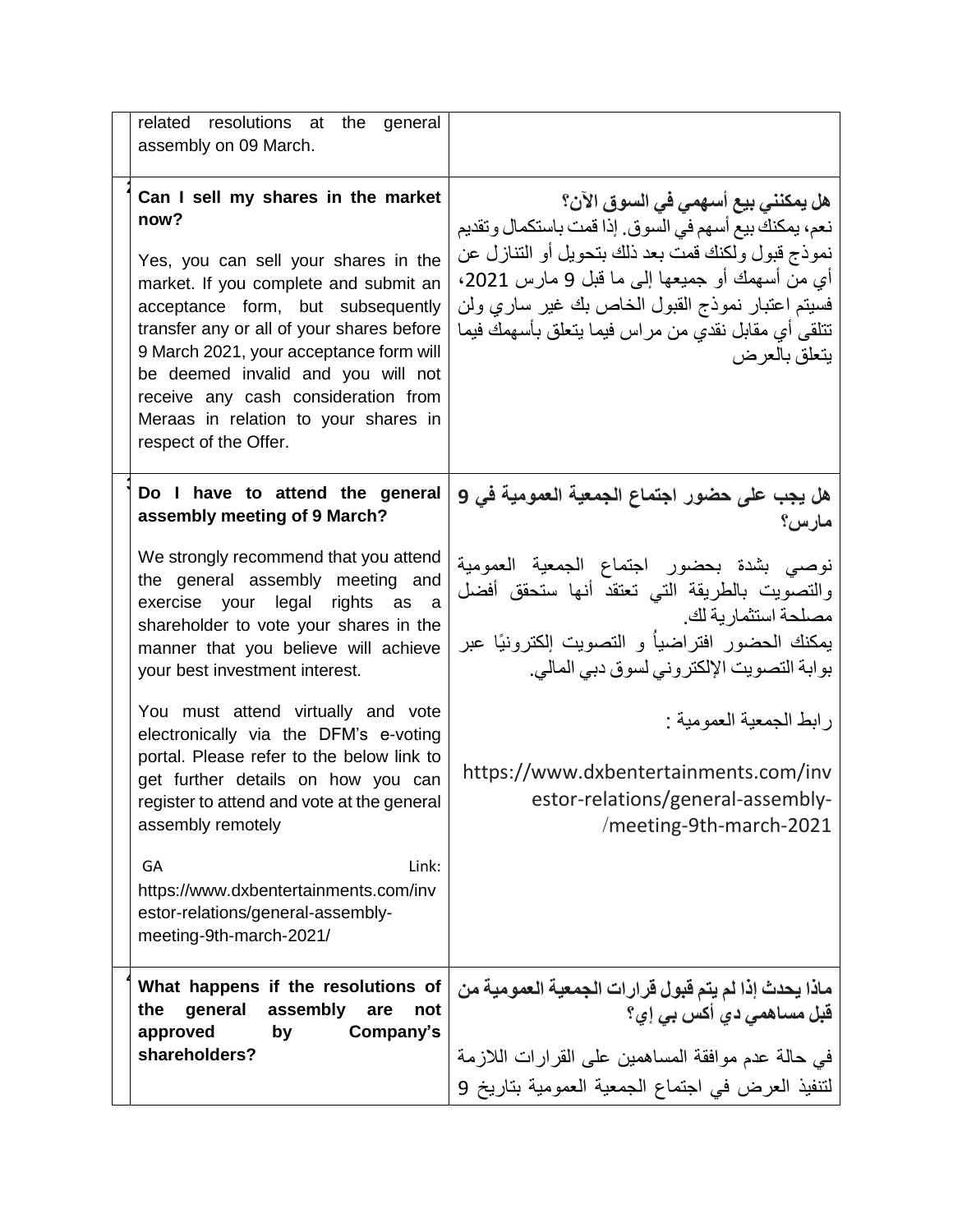If the shareholders do not approve the resolutions required to implement the Offer at the general assembly meeting on the 9 March 2021, the conditions of the Offer will not be met and therefore, there will be no acquisition of shares or squeeze out. However, an alternative resolution will be tabled at the general assembly to consider and approve the dissolution and liquidation of the Company. This alternative resolution will also set a date for a subsequent general assembly meeting to approve the Company's liquidation plan and schedule approved by the Company's Board of Directors and its financial advisor.

If the shareholders do not approve the resolutions required to implement the Offer and vote not to approve the dissolution and liquidation of the Company, the following are the likely outcomes:

• Given imminent debt obligations which the Company will likely not be able to service, the senior debt lenders may seek to enforce their security over the assets of the Company;

• In accordance with Article 302 of the UAE Commercial Companies Law any interested party, including creditors, may seek to apply for the liquidation of Company

• The regulator may consider options in the interests of the markets and safeguarding the creditors and shareholders;

• Claims may be filed against the Company in court for recovery of

مارس ،2021 فأن شروط العرض لن تكون مستوفاة وبالتالي لن يكون هناك استحواذ على الأسهم أو شراء أسهم الأقلية من مساهمي الشركة. ومع ذلك يتم اقتراح قرار بديل للنظر والموافقة على حل الشركة وتصفيتها. يكون هذا القرار البديل بتحديد موعد الجتماع الجمعية العمو مية بتاريخ لاحق للمو افقة على خطة تصفية الشركة. والجدول الزمني المعتمد من قبل مجلس إدارة الشركة ومستشارها المالي.

في حالة تصويت المساهمين على عدم الموافقة على القرارات الالزمة لتنفيذ العرض والتصويت على عدم الموافقة على حل الشركة وتصفيتها، فإن النتائج المحتملة التالية هي:

• قد يقوم دائني الشركة ذو األولوية بتنفيذ ضمانهم على أصول دي أكس بي إي. ا للمادة 302 من قانون الشركات التجارية، يجوز • وفق ألي طرف ذو مصلحة، بما في ذلك الدائنون، التقدم بطلب لتصفية دي أكس بي إي؛ • يجوز للسلطة التنظيمية النظر في البدائل لصالح األسواق وحماية الدائنين والمساهمين.

• يجوز رفع الدعاوى ضد دي أكس بي إي في المحكمة لاستر داد الأر صدة القائمة. و

• قيام الدائنون بإجراء دعاوى تصفية ضد الشركة.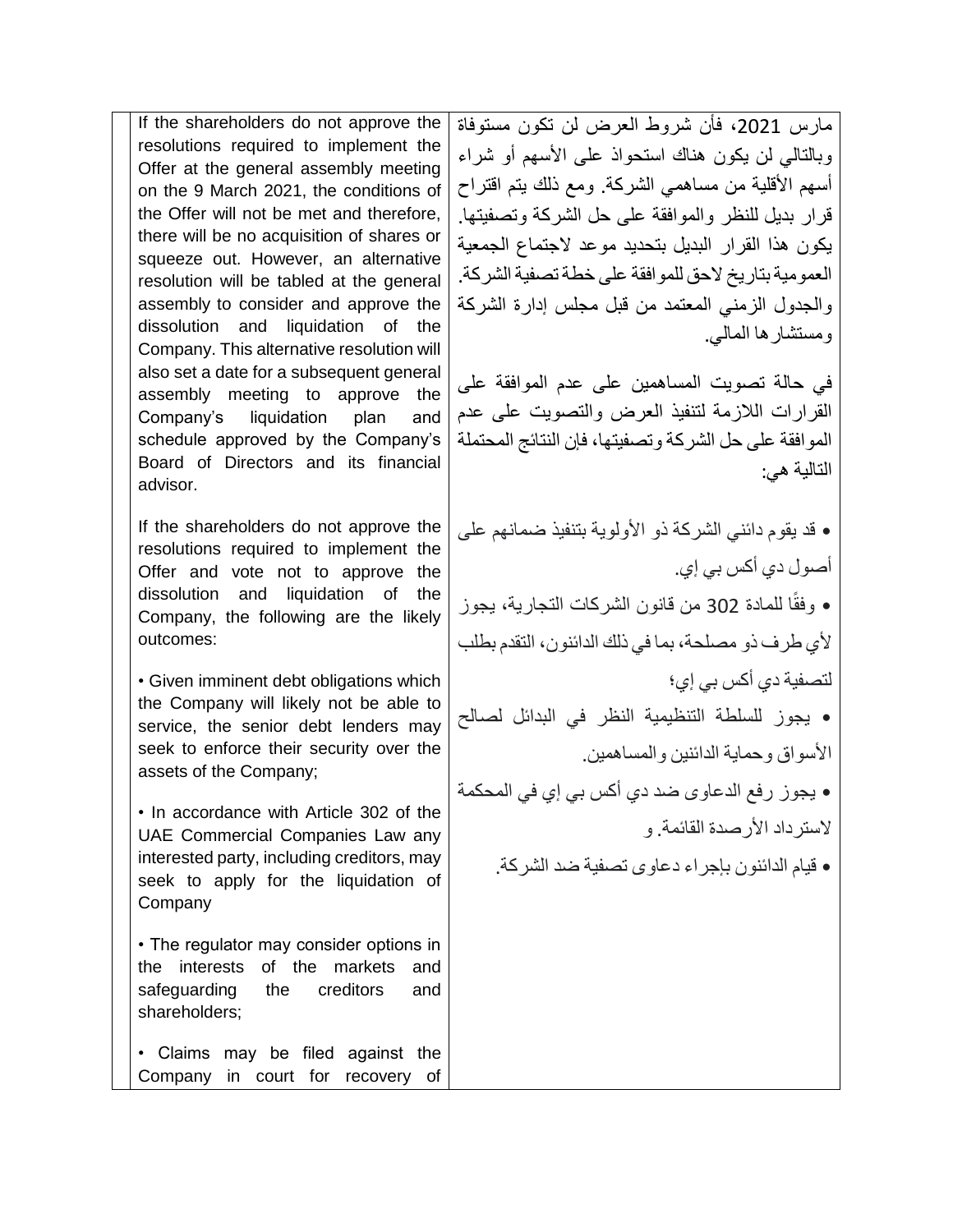| outstanding<br>balances by interested<br>parties; and                                                                                                                                                                                                                                                                                                                                                                                                                                                                                                                                                                       |                                                                                                                                                                                                                                                                                                                                                                                                                                                                                                                                                                                                            |
|-----------------------------------------------------------------------------------------------------------------------------------------------------------------------------------------------------------------------------------------------------------------------------------------------------------------------------------------------------------------------------------------------------------------------------------------------------------------------------------------------------------------------------------------------------------------------------------------------------------------------------|------------------------------------------------------------------------------------------------------------------------------------------------------------------------------------------------------------------------------------------------------------------------------------------------------------------------------------------------------------------------------------------------------------------------------------------------------------------------------------------------------------------------------------------------------------------------------------------------------------|
| • Creditors of the Company may seek to<br>pursue an insolvent liquidation of the<br>Company.                                                                                                                                                                                                                                                                                                                                                                                                                                                                                                                                |                                                                                                                                                                                                                                                                                                                                                                                                                                                                                                                                                                                                            |
| Can I request Meraas to transfer the<br>consideration of my shares to my<br>directly without<br>bank<br>account<br>completing the acceptance form?<br>No, this is not possible. In order to<br>receive the proceeds of the sale of your<br>shares<br>complete the<br>you<br>must<br>acceptance form and submit it before<br>6.00 p.m. 09 March.<br>If the conditions of the transaction are<br>satisfied, you will receive the cash<br>consideration payable to you through<br>the relevant payment method you have<br>registered with Dubai CSD. You may<br>update your payment method via DFM<br>eServices at www.dfm.ae. | هل يمكنني أن أطلب من مراس تحويل مقابل أسهمي إلى<br>حسابي المصرفي مباشرة دون استكمال نموذج القبول؟<br>لا، هذا غير ممكن. حيث أنه من أجل تلقى عائدات بيع<br>أسهمك، يجب عليك إكمال نموذج القبول وإرساله قبل<br>الساعة 6.00 مساءً. 09 مار س.<br>إذا تم استيفاء شروط الصفقة، فستتلقى المقابل النقدى<br>المستحق الدفع لك من خلال طريقة الدفع ذات الصلة التي<br>قمت بتسجيلها في شركة دبي للإيداع. يمكنك تحديث<br>طريقة الدفع الخاصة بك عبر الخدمات الإلكترونية لسوق<br>دبي المالي علي www.dfm.ae.                                                                                                                  |
| Why do I have to accept to sell my<br>shares at 8 fils per share? I believe<br>that my shares are worth more                                                                                                                                                                                                                                                                                                                                                                                                                                                                                                                | لماذا على قبول بيع أسهمي بسعر 8 فلس للسهم؟ أعتقد<br>أن أسهمي تستحق أكثر؟                                                                                                                                                                                                                                                                                                                                                                                                                                                                                                                                   |
| In determining the 8 fils, Meraas,<br>with external advisors,<br>together<br>considered several standard valuation<br>methodologies which resulted in a<br>negative equity valuation<br>of the<br>Company. The 8 fils represents a 189%<br>premium to the underlying book value of<br>the Company as at 31 December 2020<br>Shuaa Capital prepared a fairness<br>opinion for the Board of the Company<br>stating that the offer price of 8 fils per                                                                                                                                                                         | عند تحديد قيمة الــ 8 فلس، قامت مر اس، جنبًا إلى جنب<br>مع مستشارين خارجيين، بدراسة العديد من منهجيات<br>التقييم المعيارية التي نتج عنها تقييم سلبي لأسهم دي أكس<br>بي إي بالإضافة إلى ذلك، قامت شركة شعاع كابيتال<br>بإعداد ر أيًا عادلاً لمجلس إدارة دي أكس بي إي موضحا<br>أن سعر العرض عادل للمساهمين من الناحية المالية.<br>بالإضـافة إلـى ذلك، قامت دى أكس بـى إي بنعيين ك بـي أم<br>جي بصفتها أخصـائي تقييم استشار ي مستقل، لإجراء تقييم<br>اعتبارًا من 31 ديسمبر 2020 لشركةـ دي أكس بي إي<br>لمساعدة مجلس إدارة دي أكس بي إي في تقييم القيمة<br>العادلة بنسبة 100٪ من الأسهم في دي أكس بي إي. بناءً |